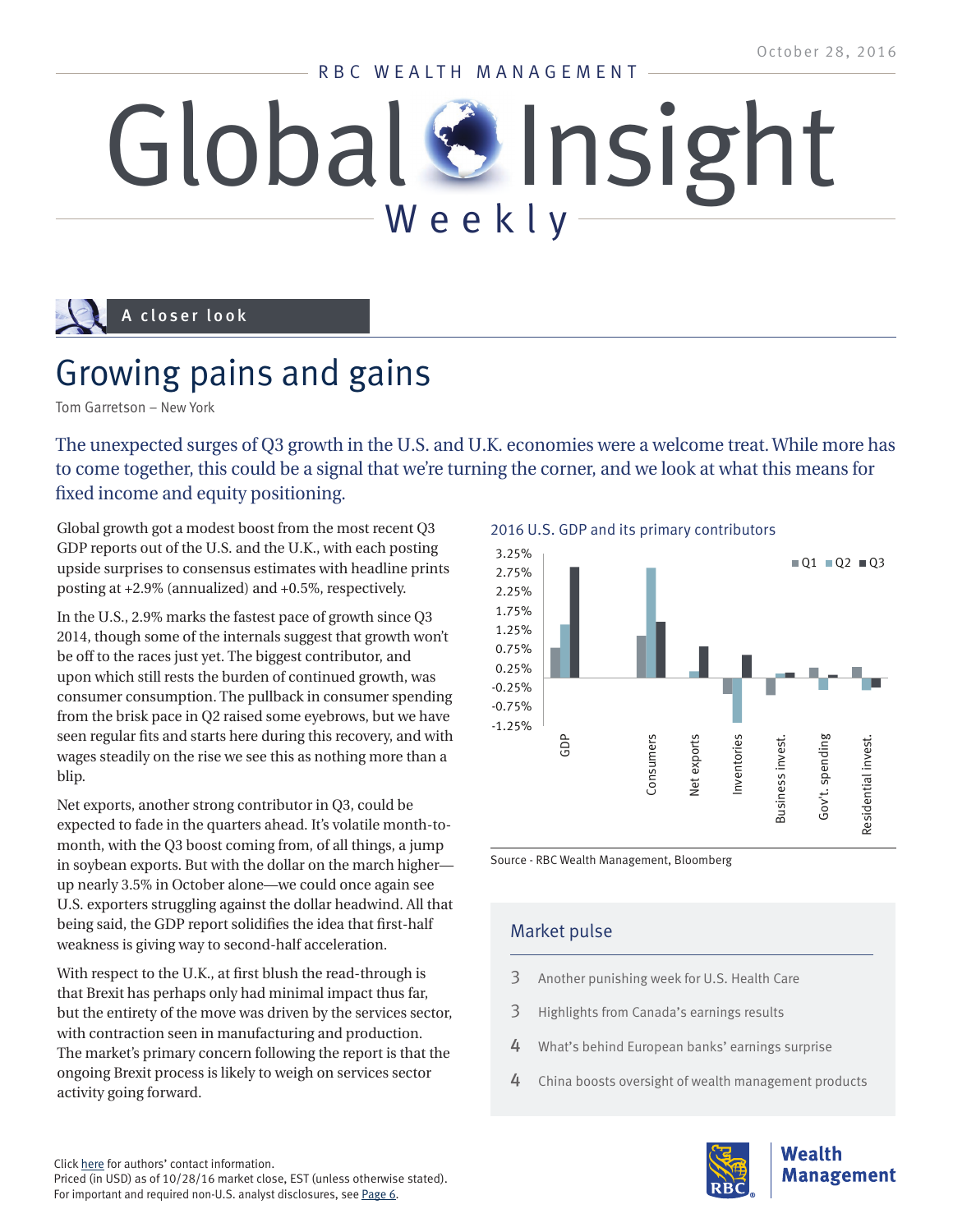#### Impact with central banks on deck

The first week of November features meetings from both the Federal Reserve and the Bank of England (BoE), with GDP certain to factor into their decision-making processes. For global markets, the outcome of the BoE meeting is likely to be of far greater importance this time around, particularly due to the current disconnect between economists and the market in terms of rate cut expectations.

Most economists have forecasted the BoE to cut rates on November 3 to just above 0%, while the market is pricing in a 97% chance that the central bank leaves rates at 0.25%. Though some analysts have argued that the GDP report gives the BoE room to be patient, RBC Capital Markets maintained its call for a cut to 0.10%, expecting the bank will look through short-term data points. If the BoE delivers a surprise, global markets could be in for a bit of turbulence.

We expect the November 2 Fed meeting should be a nonevent. The GDP report should bolster the case for a December hike, but with the market already seeing a 75% chance that a December rate hike is on the way, the Fed will only have to make minor tweaks to its official statement to prepare markets.

#### Growth gives another boost to yields

Global sovereign yields have been on a steady trend higher, but they got another boost on firming growth and inflation expectations, led by the U.K. As the top chart shows, the 10-year Gilt added an incredible 55 basis points (bps); Germany followed with a 30 bps point gain, putting the bund firmly back into positive territory and taking all regions beyond consensus year-end forecasts.

It's our view that global yields are repricing to pre-Brexit levels, and trading higher on fading disinflationary impulses and the idea that central banks are walking back from the edges of extreme dovishness. In the U.S., we think a return to a trading range of 1.70%–1.95% will hold through the end of the year cracking 2% may have to wait until 2017.

#### But another boost to yields weighs on equities

We saw the peak for earnings season during the week, but another round of mostly positive results failed to provide the boost for equities that some were expecting, as nonfinancial stocks were overcome by rising yields. We expect this impulse to fade, however, as yields stabilize around current levels and as the passing of the U.S. election refocuses the market on fundamentals and the prospects for some type of fiscal stimulus. Our view remains that equities should be able to handle higher rates—particularly higher rates driven by firming growth.

#### Global 10-yr sovereign yields gap higher in October; exceed 2016 forecasts



Source - RBC Wealth Management, Bloomberg consensus forecasts for Q4 2016

#### Rising yields weighing on equities outside of Financials

Data since U.S. 10-yr Treasury reached low of 1.36% on July 8



Source - RBC Wealth Management, Bloomberg; data through 10/27/16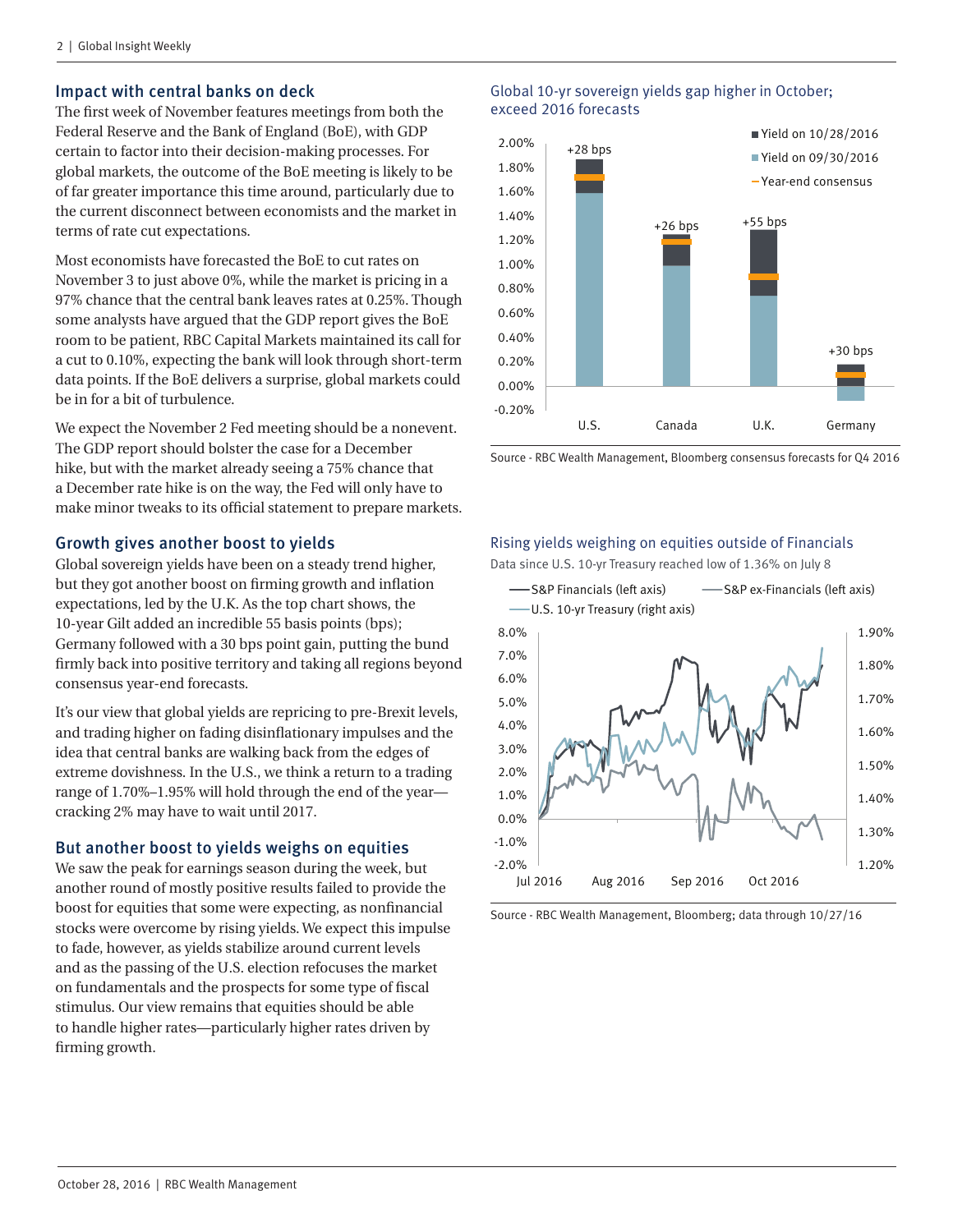<span id="page-2-0"></span>

#### **United States**

Tom Garretson – New York; Sean Gray – Minneapolis

- **News late in the day on Friday the FBI is reopening the investigation into Hillary Clinton's emails** brought election concerns back to the forefront for the market as **the dollar and equities dropped sharply**, **and volatility as measured by the VIX spiked by 12%**. The implications of the investigation were not immediately known, but for a market that had largely priced in a Hillary Clinton victory, the U.S. presidential election on November 8 is suddenly back on the radar and may prove to be more of an event than expected.
- Preliminary reads on the **Purchasing Managers' Indexes for the manufacturing and services sectors showed strong recoveries in October**, reaching the highest levels of 2016. Purchasing Manager surveys tend to be more forward looking, and should bolster the economic outlook for Q4 on the back of a strong first estimate for Q3 GDP.
- Nearly two-thirds of S&P 500 constituents have reported Q3 results that are, on average, 6.4% ahead of consensus expectations, according to RBC Capital Markets. It is becoming increasingly **likely that the S&P 500 will post positive earnings growth for Q3, thereby ending the recent four-quarter-long earnings recession**. Results from the Energy, Utilities, and Financials sectors are most noticeably exceeding expectations, while **Utilities, Technology, and Financials companies are exhibiting the strongest year-over-year earnings growth**.
- Health Care stocks experienced another punishing week, **as the S&P 500 Health Care Index declined nearly 3%, led lower by pharmaceutical distributors**, such as McKesson, AmerisourceBergen, and Cardinal Health, following disappointing quarterly results at McKesson and reduced guidance on expectations that it will aggressively respond to pricing competition moving forward. Following this week's selloff, Health Care stocks now trade at 14.4x forward Q4 earnings, according to Bloomberg, or a 2.3x discount to the broader market. **That's the cheapest the sector has been, on a relative basis, over the past five years**. Separately, Real Estate stocks underperformed on the week, declining 3% as a result of rising Treasury yields.



#### C a n a d a

Patrick McAllister, Farazeh Mahboob, & Alicia Buckiewicz – Toronto

• Amongst a barrage of corporate earnings, the **S&P/TSX Composite ended the week slightly lower** on declines in the Energy and Consumer Discretionary sectors.

PMI surveys perk up in October



Note: 50 indicates the level between expansion & contraction Source - RBC Wealth Management, Bloomberg

- The Canadian government launched its **consultative process on lender risk sharing for government-insured mortgages**. Two alternatives were proposed: a "first loss" approach or a "proportionate loss" approach. The **consultations are in their early days** and RBC Capital Markets does not expect lender risk sharing to be introduced until 2018.
- **Toronto-Dominion Bank** announced an **agreement to acquire Scottrade Bank** for cash consideration of \$1.3B. TD intends to concurrently purchase \$400M in new common equity from TD Ameritrade as the latter seeks to finance its purchase of Scottrade's brokerage and advisory business.
- **National Bank added to the restructuring charges** taken by Canadian banks in an industry-wide effort to streamline organizational structures and processes. National Bank will take a **charge of CA\$175M pretax in Q4**, which brings restructuring charges announced by Canadian banks in the past two years to an aggregate pretax amount of CA\$2.2B.
- **Suncor reported better-than-expected Q3 results** highlighted by **significant operational improvement at Syncrude**. Feedstock for the Syncrude upgrader that was stockpiled during the Alberta wildfires promoted a bump in efficiency once the plant was restarted. How much of these gains will be sustainable moving forward will be closely watched by analysts.
- **DH Corporation** reported a **significant earnings miss** in Q3 and provided **cautious guidance** for the balance of 2016. The Canadian cheque-printing business saw volumes decline 12% y/y as the threat of a Canada Post strike prompted users to shift to electronic payments while the global transaction banking solutions unit disappointed relative to analyst expectations as global financial institutions deferred technology spending.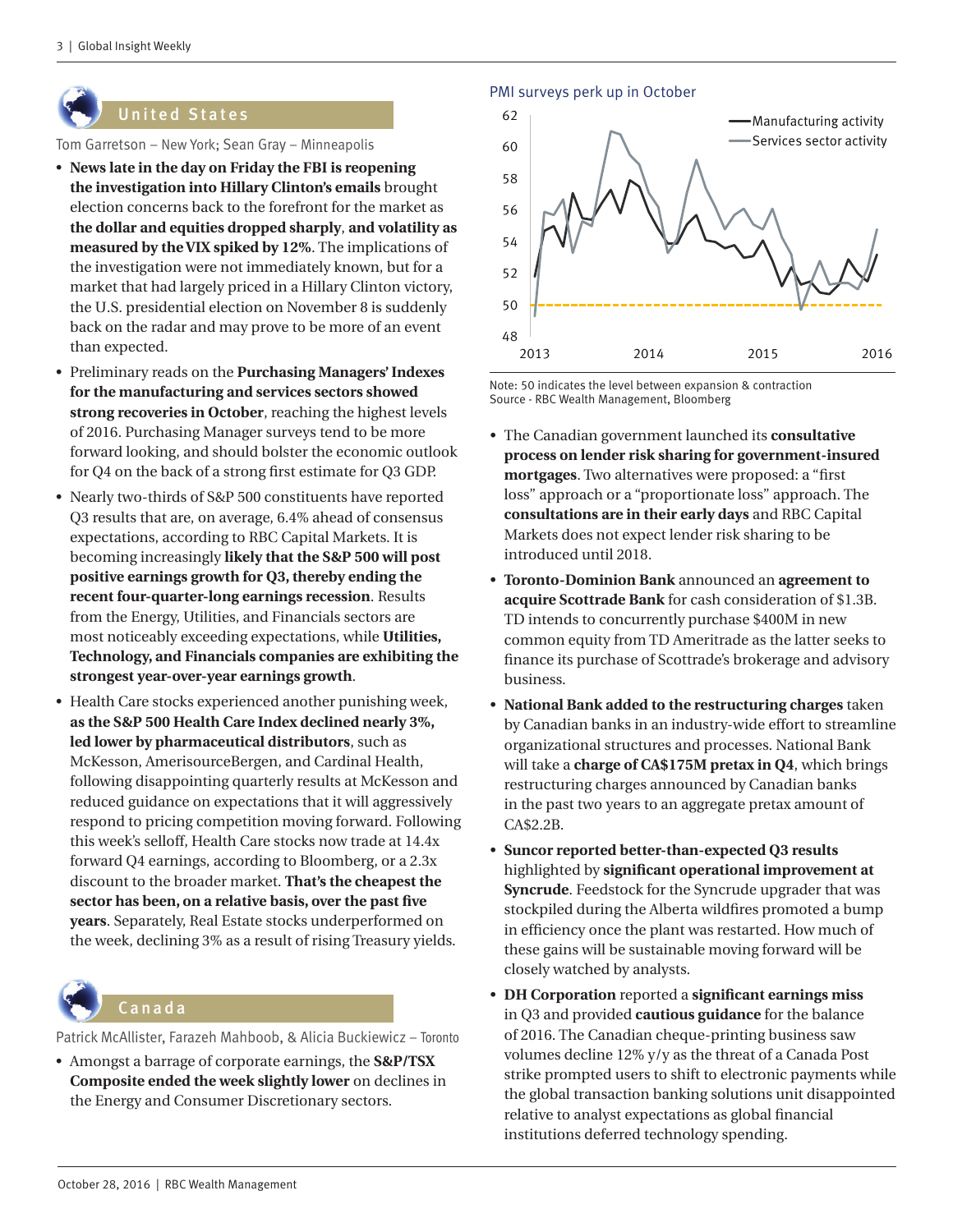## <span id="page-3-0"></span>Europe

Frédérique Carrier & Thomas McGarrity – London

- **The STOXX Europe 600 declined** 1.0% during the week, with **bond yields** continuing to move **slightly wider**, fuelling further rotation into banks and basic resources, and out of Health Care, Real Estate, Technology, and Food and Beverage sectors.
- So far during **Q3 earnings season, European banks have delivered better-than-expected results**. While this partly reflects relatively low consensus expectations, some banks, including BNP Paribas and Barclays, have benefitted from a pickup in fixed income trading revenues in their investment banking divisions, similar to their U.S. counterparts' recent results. Additionally, some banks reported lower-than-anticipated loan losses, also helping provide a boost to earnings.
- **U.K. economic growth exceeded expectations** in Q3, increasing by an estimated 0.5% q/q versus consensus forecasts of 0.3%. The overshoot was **driven by the services sector**, which accounts for almost 80% of the U.K.'s economy, growing 0.8%. Conversely, output shrank in the production and construction industries, declining 0.4% and 1.4%, respectively. **The focus now shifts to the Bank of England's next Monetary Policy Committee meeting** on November 3, where RBC Capital Markets forecasts a further Bank Rate cut, from 0.25% to 0.10%.
- With the Socialist Party no longer opposing acting Prime Minister Mariano Rajoy, the **end is in sight for Spain's political deadlock**. Confirmation through a **vote of confidence** on Saturday (October 29) would allow Rajoy to **form a minority government**, meaning Spain would avoid a third general election in 12 months, having been without a proper government for 10 months.



#### Yufei Yang – Hong Kong

• **Industrial profits in China rose 7.7% y/y** in September, another sign that the world's second-largest **economy is stabilizing**. In the first nine months of the year industrial profits increased 8.4% y/y. Steel and oil refining earnings were the biggest contributors—up 272.4% and 263.8%, respectively—thanks to recovering commodity prices.

#### Banks earnings, economic growth fuelling Europe's banks and U.K., despite relative weakness in STOXX Europe 600

European performance since the U.K. referendum



Source - RBC Wealth Management, Bloomberg

- **China's government is refocusing on the high leverage issue**. The State Council set up a new ministry-level committee to ensure corporates reduce their debt level. Separately, China's central bank is **studying the inclusion of off-balance sheet wealth management products (WMPs) as broad-based credit in its macro-prudential assessment (MPA) framework**. This could help to deter banks transferring balance sheet assets to evade regulations, according to the People's Bank of China's Chief Economist Ma Jun. As of the end of June 2016, the total amount of WMPs came to RMB 26T (\$3.9T), with 40% invested in the bond market.
- **Japan's market outperformed** over the week with the TOPIX Index closing 2% higher. **The weaker yen more than offset continued declines in exports and inflation**. Overseas shipments dropped 6.9% y/y in September, but were better than economists' average forecast for a 10.8% decline. Imports were down 16.3%. Excluding fresh food, core consumer prices retreated 0.5% y/y, marking a decline for the seventh straight month. Household spending also fell 2.1%.
- Taiwan's and South Korea's economies both grew faster than expected in Q3. **GDP growth in Taiwan accelerated to 2.1%** following a 0.7% gain in the previous quarter thanks to a rebound in electronics and machinery exports. **South Korea's economy expanded 0.7%**, mainly supported by strong construction activities. Exports were under pressure after Samsung halted production of the Galaxy Note 7. The world's largest smartphone maker reported a 17% decline in Q3 profit.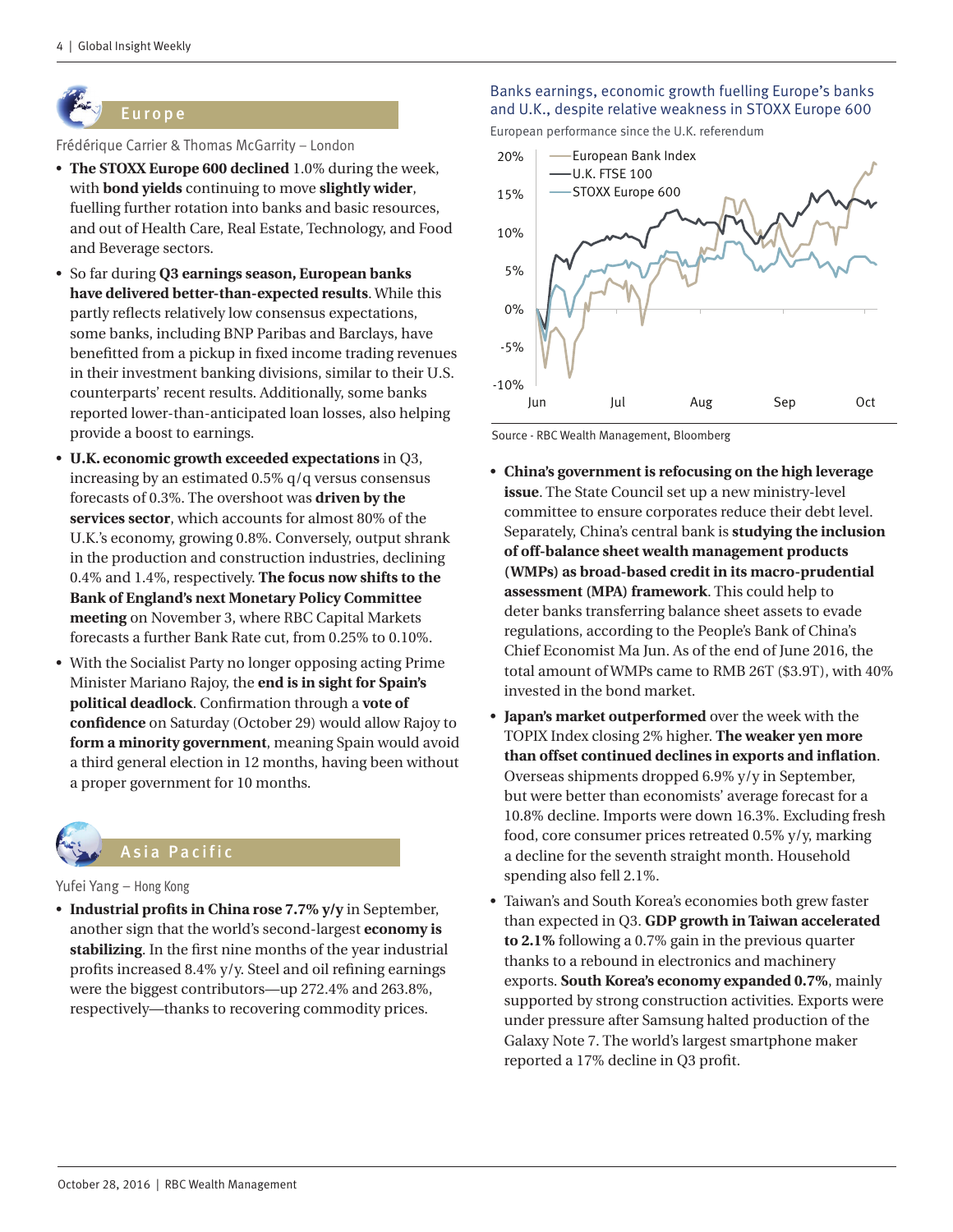#### MARKET SCORECARD

#### Data as of October 28, 2016

| Equities (local currency)      | Level     | 1 week  | <b>MTD</b> | <b>YTD</b> | 12 mos     | Govt bonds (bps chg) | Yield     | 1 week  | <b>MTD</b> | <b>YTD</b> | 12 mos   |
|--------------------------------|-----------|---------|------------|------------|------------|----------------------|-----------|---------|------------|------------|----------|
| S&P 500                        | 2,126.41  | $-0.7%$ | $-1.9%$    | 4.0%       | 1.7%       | U.S. 2-Yr Tsy        | 0.853%    | 2.9     | 9.1        | $-19.5$    | 15.0     |
| Dow Industrials (DJIA)         | 18,161.19 | 0.1%    | $-0.8%$    | 4.2%       | 2.1%       | U.S. 10-Yr Tsy       | 1.847%    | 11.2    | 25.2       | $-42.3$    | $-25.4$  |
| NASDAQ                         | 5,190.10  | $-1.3%$ | $-2.3%$    | 3.6%       | 1.9%       | Canada 2-Yr          | 0.565%    | 4.4     | 4.4        | 8.4        | 2.0      |
| Russell 2000                   | 1,187.61  | $-2.5%$ | $-5.1%$    | 4.6%       | 0.8%       | Canada 10-Yr         | 1.227%    | 9.6     | 23.1       | $-16.7$    | $-25.6$  |
| S&P/TSX Comp                   | 14,785.29 | $-1.0%$ | 0.4%       | 13.6%      | 6.7%       | <b>U.K. 2-Yr</b>     | 0.291%    | 5.0     | 18.9       | $-36.0$    | $-24.8$  |
| FTSE All-Share                 | 3,790.30  | $-0.5%$ | 0.9%       | 10.0%      | 7.7%       | U.K. 10-Yr           | 1.260%    | 17.3    | 51.4       | $-70.0$    | $-53.6$  |
| STOXX Europe 600               | 340.80    | $-1.0%$ | $-0.6%$    | $-6.8%$    | $-9.3%$    | Germany 2-Yr         | $-0.617%$ | 4.4     | 6.6        | $-27.2$    | $-27.2$  |
| German DAX                     | 10,696.19 | $-0.1%$ | 1.8%       | $-0.4%$    | $-1.3%$    | Germany 10-Yr        | 0.167%    | 16.1    | 28.6       | $-46.2$    | $-27.1$  |
| Hang Seng                      | 22,954.81 | $-1.8%$ | $-1.5%$    | 4.7%       | 0.0%       | <b>Currencies</b>    | Rate      | 1 week  | <b>MTD</b> | <b>YTD</b> | 12 mos   |
| Shanghai Comp                  | 3,104.27  | 0.4%    | 3.3%       | $-12.3%$   | $-8.0%$    |                      |           |         |            |            |          |
| Nikkei 225                     | 17,446.41 | 1.5%    | 6.1%       | $-8.3%$    | $-13.0%$   | U.S. Dollar Index    | 98.34     | $-0.4%$ | 3.0%       | $-0.3%$    | 0.6%     |
| <b>India Sensex</b>            | 27,941.51 | $-0.5%$ | 0.3%       | 7.0%       | 3.3%       | CAD/USD              | 0.75      | $-0.4%$ | $-2.0%$    | 3.3%       | $-1.5%$  |
| <b>Singapore Straits Times</b> | 2,816.26  | $-0.5%$ | $-1.9%$    | $-2.3%$    | $-7.4%$    | USD/CAD              | 1.34      | 0.4%    | 2.0%       | $-3.3%$    | 1.5%     |
| Brazil Ibovespa                | 64,307.63 | 0.3%    | 10.2%      | 48.3%      | 37.6%      | EUR/USD              | 1.10      | 0.9%    | $-2.2%$    | 1.1%       | 0.6%     |
| Mexican Bolsa IPC              | 48,007.20 | $-0.8%$ | 1.6%       | 11.7%      | 7.3%       | GBP/USD              | 1.22      | $-0.4%$ | $-6.0%$    | $-17.3%$   | $-20.1%$ |
| Commodities (USD)              | Price     | 1 week  | <b>MTD</b> |            | YTD 12 mos | AUD/USD              | 0.76      | $-0.1%$ | $-0.9%$    | 4.3%       | 6.8%     |
|                                |           |         |            |            |            | USD/CHF              | 0.99      | $-0.6%$ | 1.7%       | $-1.4%$    | $-0.7%$  |
| Gold (spot $\frac{6}{2}$ /oz)  | 1,275.78  | 0.8%    | $-3.0%$    | 20.2%      | 10.4%      | USD/JPY              | 104.76    | 0.9%    | 3.4%       | $-12.9%$   | $-13.5%$ |
| Silver (spot \$/oz)            | 17.77     | 1.3%    | $-7.3%$    | 28.2%      | 11.5%      | EUR/JPY              | 115.07    | 1.9%    | 1.0%       | $-11.9%$   | $-13.0%$ |
| Copper (\$/metric ton)         | 4,781.50  | 3.6%    | $-1.4%$    | 1.6%       | $-8.2%$    | EUR/GBP              | 0.90      | 1.2%    | 4.0%       | 22.3%      | 25.9%    |
| Oil (WTI spot/bbl)             | 48.70     | $-3.7%$ | 1.0%       | 31.5%      | 6.0%       | EUR/CHF              | 1.08      | 0.3%    | $-0.6%$    | $-0.3%$    | $-0.1%$  |
| Oil (Brent spot/bbl)           | 49.70     | $-4.0%$ | 1.3%       | 33.3%      | 1.3%       | USD/SGD              | 1.39      | $-0.2%$ | 2.1%       | $-1.9%$    | $-0.8%$  |
| Natural Gas (\$/mmBtu)         | 3.12      | 4.1%    | 7.2%       | 33.3%      | 53.3%      | USD/CNY              | 6.78      | 0.2%    | 1.6%       | 4.4%       | 6.6%     |
| Agriculture Index              | 305.84    | 1.3%    | 3.9%       | 7.8%       | 5.1%       | USD/BRL              | 3.20      | 1.4%    | $-1.9%$    | $-19.2%$   | $-18.1%$ |

Source - Bloomberg. Note: Equity returns do not include dividends, except for the German DAX. Bond yields in local currencies. Copper and Agriculture Index data as of Thursday's close. Dollar Index measures USD vs. six major currencies. Currency rates reflect market convention (CAD/USD is the exception). Currency returns quoted in terms of the first currency in each pairing. Data as of 8:35 pm GMT 10/28/16.

Examples of how to interpret currency data: CAD/USD 0.75 means 1 Canadian dollar will buy 0.75 U.S. dollar. CAD/USD 3.3% return means the Canadian dollar rose 3.3% vs. the U.S. dollar year to date. USD/JPY 104.76 means 1 U.S. dollar will buy 104.76 yen. USD/JPY -12.9% return means the U.S. dollar fell 12.9% vs the yen year to date.



#### UPCOMING EVENTS

125 S&P 500 companies are scheduled to report earnings during the week of October 31.

| Mon, Oct 31                           | Tue, Nov 1, cont                  | Thu, Nov 3                      | Fri, Nov 4                            |
|---------------------------------------|-----------------------------------|---------------------------------|---------------------------------------|
| China NBS Manuf. PMI (50.4)           | U.S. Markit Manuf. PMI            | Japan Nikkei Services PMI       | Eurozone Markit Services PMI (53.5)   |
| China NBS Non-Manuf, PMI              | U.S. ISM Manuf. (51.5)            | Japan Nikkei Composite PMI      | Eurozone Markit Composite PMI (53.7)  |
| China Caixin Manuf. PMI (50.1)        | Canada October GDP (1.2% y/y)     | Eurozone Unemployment (10.0%)   | U.S. Chg. in Nonfarm Payrolls (173K)  |
| Eurozone CPI (0.5% $v/v$ , 0.8% core) | Wed. Nov 2                        | <b>BoE Meeting</b>              | U.S. Unemployment (4.9%)              |
| Eurozone Q3 GDP $(0.3\%$ g/g)         | China Caixin Services PMI         | U.K. Markit Services PMI (52.5) | U.S. Avg. Hourly Earnings (0.3% m/m)  |
| U.S. Personal Income/Spending         | China Caixin Composite PMI        | U.K. Markit Composite PMI       | U.S. Fed Vice Chairman Fischer Speaks |
| Tue, Nov 1                            | Eurozone Markit Manuf. PMI (53.3) | U.S. Markit Services PMI        | Tue, Nov 8                            |
| <b>Bol Meeting</b>                    | U.S. Fed Meeting                  | U.S. ISM Non-Manuf. (56.0)      | China CPI                             |
| U.K. Markit Manuf. PMI (54.4)         | U.S. ADP Employment Change (160K) |                                 | U.S. Elections                        |
|                                       |                                   |                                 |                                       |

The dates reflect North American time zones. All data reflect Bloomberg consensus forecasts where available.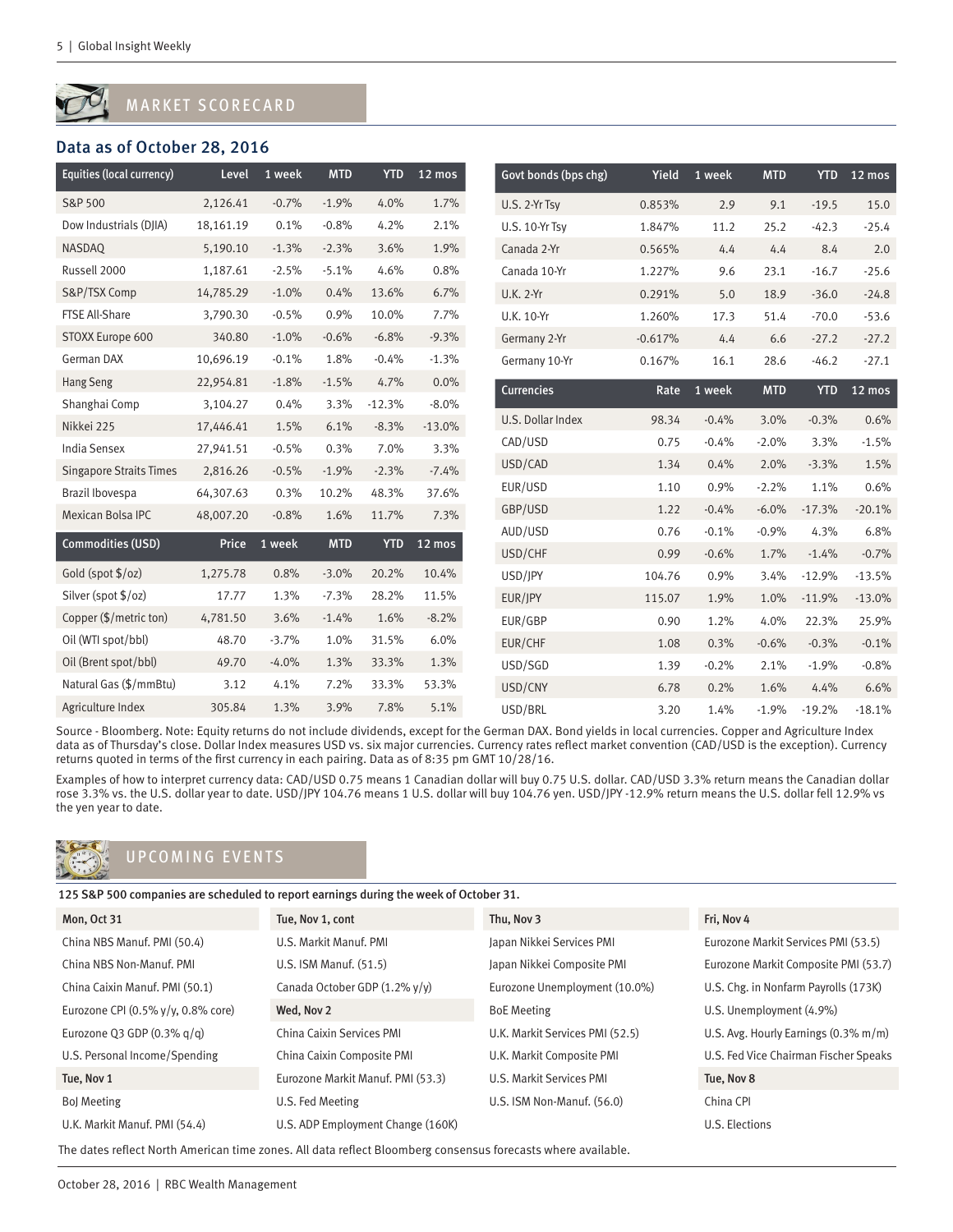#### <span id="page-5-0"></span>Authors

Tom Garretson, CFA – New York, United States tom.garretson@rbc.com; RBC Capital Markets, LLC

#### Sean Gray, CFA – Minneapolis, United States sean.c.gray@rbc.com; RBC Capital Markets, LLC

Patrick McAllister – Toronto, Canada patrick.mcallister@rbc.com; RBC Dominion Securities Inc.

Farazeh Mahboob – Toronto, Canada farazeh.mahboob@rbc.com; RBC Dominion Securities Inc.

Alicia Buckiewicz – Toronto, Canada alicia.buckiewicz@rbc.com; RBC Dominion Securities Inc.

#### Frédérique Carrier – London, United Kingdom

frederique.carrier@rbc.com; Royal Bank of Canada Investment Management (UK) Ltd.

#### Thomas McGarrity, CFA – London, United Kingdom

thomas.mcgarrity@rbc.com; Royal Bank of Canada Investment Management (UK) Ltd.

#### Yufei Yang – Hong Kong, China

yufei.yang@rbc.com; RBC Dominion Securities Inc.

#### Disclosures and Disclaimer

#### **Analyst Certification**

All of the views expressed in this report accurately reflect the personal views of the responsible analyst(s) about any and all of the subject securities or issuers. No part of the compensation of the responsible analyst(s) named herein is, or will be, directly or indirectly, related to the specific recommendations or views expressed by the responsible analyst(s) in this report.

#### **Important Disclosures**

In the U.S., RBC Wealth Management operates as a division of RBC Capital Markets, LLC. In Canada, RBC Wealth Management includes, without limitation, RBC Dominion Securities Inc., which is a foreign affiliate of RBC Capital Markets, LLC. This report has been prepared by RBC Capital Markets, LLC. which is an indirect wholly-owned subsidiary of the Royal Bank of Canada and, as such, is a related issuer of Royal Bank of Canada.

**Non-U.S. Analyst Disclosure:** Alicia Buckiewicz, Farazeh Mahboob, Patrick McAllister, and Yufei Yang, employees of RBC Wealth Management USA's foreign affiliate RBC Dominion Securities Inc.; and Frédérique Carrier and Thomas McGarrity, employees of RBC Wealth Management USA's foreign affiliate Royal Bank of Canada Investment Management (UK) Limited; contributed to the preparation of this publication. These individuals are not registered with or qualified as research analysts with the U.S. Financial Industry Regulatory Authority ("FINRA") and, since they are not associated persons of RBC Wealth Management, they may not be subject to FINRA Rule 2241 governing communications with subject companies, the making of public appearances, and the trading of securities in accounts held by research analysts.

In the event that this is a compendium report (covers six or more companies), RBC Wealth Management may choose to provide important disclosure information by reference. To access current disclosures, clients should refer to http://www. rbccm.com/GLDisclosure/PublicWeb/DisclosureLookup.aspx?EntityID=2 to view disclosures regarding RBC Wealth Management and its affiliated firms. Such information is also available upon request to RBC Wealth Management Publishing, 60 South Sixth St, Minneapolis, MN 55402.

References to a Recommended List in the recommendation history chart may include one or more recommended lists or model portfolios maintained by RBC Wealth Management or one of its affiliates. RBC Wealth Management recommended lists include the Guided Portfolio: Prime Income (RL 6), the Guided Portfolio: Dividend Growth (RL 8), and the Guided Portfolio: ADR (RL 10), and former lists called the Guided Portfolio: Large Cap (RL 7), the Guided Portfolio: Midcap 111 (RL 9), and the Guided Portfolio: Global Equity (U.S.) (RL 11). RBC Capital Markets recommended lists include the Strategy Focus List and the Fundamental Equity Weightings (FEW) portfolios. The abbreviation 'RL On' means the date a security was placed on a Recommended List. The abbreviation 'RL Off' means the date a security was removed from a Recommended List.

#### **Distribution of Ratings**

For the purpose of ratings distributions, regulatory rules require member firms to assign ratings to one of three rating categories - Buy, Hold/Neutral, or Sell regardless of a firm's own rating categories. Although RBC Capital Markets, LLC ratings of Top Pick (TP)/Outperform (O), Sector Perform (SP) and Underperform (U) most closely correspond to Buy, Hold/Neutral and Sell, respectively, the meanings are not the same because our ratings are determined on a relative basis (as described below).

| Distribution of Ratings - RBC Capital Markets, LLC Equity Research<br>As of September 30, 2016 |       |         |                                |         |  |  |  |
|------------------------------------------------------------------------------------------------|-------|---------|--------------------------------|---------|--|--|--|
|                                                                                                |       |         | Investment Banking Services    |         |  |  |  |
|                                                                                                |       |         | Provided During Past 12 Months |         |  |  |  |
| Rating                                                                                         | Count | Percent | Count                          | Percent |  |  |  |
| Buy [Top Pick & Outperform]                                                                    | 848   | 50.62   | 255                            | 30.07   |  |  |  |
| Hold [Sector Perform]                                                                          | 719   | 42.93   | 133                            | 18.50   |  |  |  |
| Sell [Underperform]                                                                            | 108   | 6.45    | 10                             | 9.26    |  |  |  |

#### **Explanation of RBC Capital Markets, LLC Equity Rating System**

An analyst's "sector" is the universe of companies for which the analyst provides research coverage. Accordingly, the rating assigned to a particular stock represents solely the analyst's view of how that stock will perform over the next 12 months relative to the analyst's sector average. Although RBC Capital Markets, LLC ratings of Top Pick (TP)/Outperform (O), Sector Perform (SP), and Underperform (U) most closely correspond to Buy, Hold/Neutral and Sell, respectively, the meanings are not the same because our ratings are determined on a relative basis (as described below).

#### **Ratings:**

Top Pick (TP): Represents analyst's best idea in the sector; expected to provide significant absolute total return over 12 months with a favorable risk-reward ratio. Outperform (O): Expected to materially outperform sector average over 12 months. Sector Perform (SP): Returns expected to be in line with sector average over 12 months. Underperform (U): Returns expected to be materially below sector average over 12 months.

#### **Risk Rating:**

As of March 31, 2013, RBC Capital Markets, LLC suspends its Average and Above Average risk ratings. The Speculative risk rating reflects a security's lower level of financial or operating predictability, illiquid share trading volumes, high balance sheet leverage, or limited operating history that result in a higher expectation of financial and/or stock price volatility.

#### **Valuation and Risks to Rating and Price Target**

When RBC Wealth Management assigns a value to a company in a research report, FINRA Rules and NYSE Rules (as incorporated into the FINRA Rulebook) require that the basis for the valuation and the impediments to obtaining that valuation be described. Where applicable, this information is included in the text of our research in the sections entitled "Valuation" and "Risks to Rating and Price Target", respectively.

The analyst(s) responsible for preparing this research report received compensation that is based upon various factors, including total revenues of RBC Capital Markets, LLC, and its affiliates, a portion of which are or have been generated by investment banking activities of the member companies of RBC Capital Markets, LLC and its affiliates.

#### **Other Disclosures**

Prepared with the assistance of our national research sources. RBC Wealth Management prepared this report and takes sole responsibility for its content and distribution. The content may have been based, at least in part, on material provided by our third-party correspondent research services. Our third-party correspondent has given RBC Wealth Management general permission to use its research reports as source materials, but has not reviewed or approved this report, nor has it been informed of its publication. Our third-party correspondent may from time to time have long or short positions in, effect transactions in, and make markets in securities referred to herein. Our third-party correspondent may from time to time perform investment banking or other services for, or solicit investment banking or other business from, any company mentioned in this report.